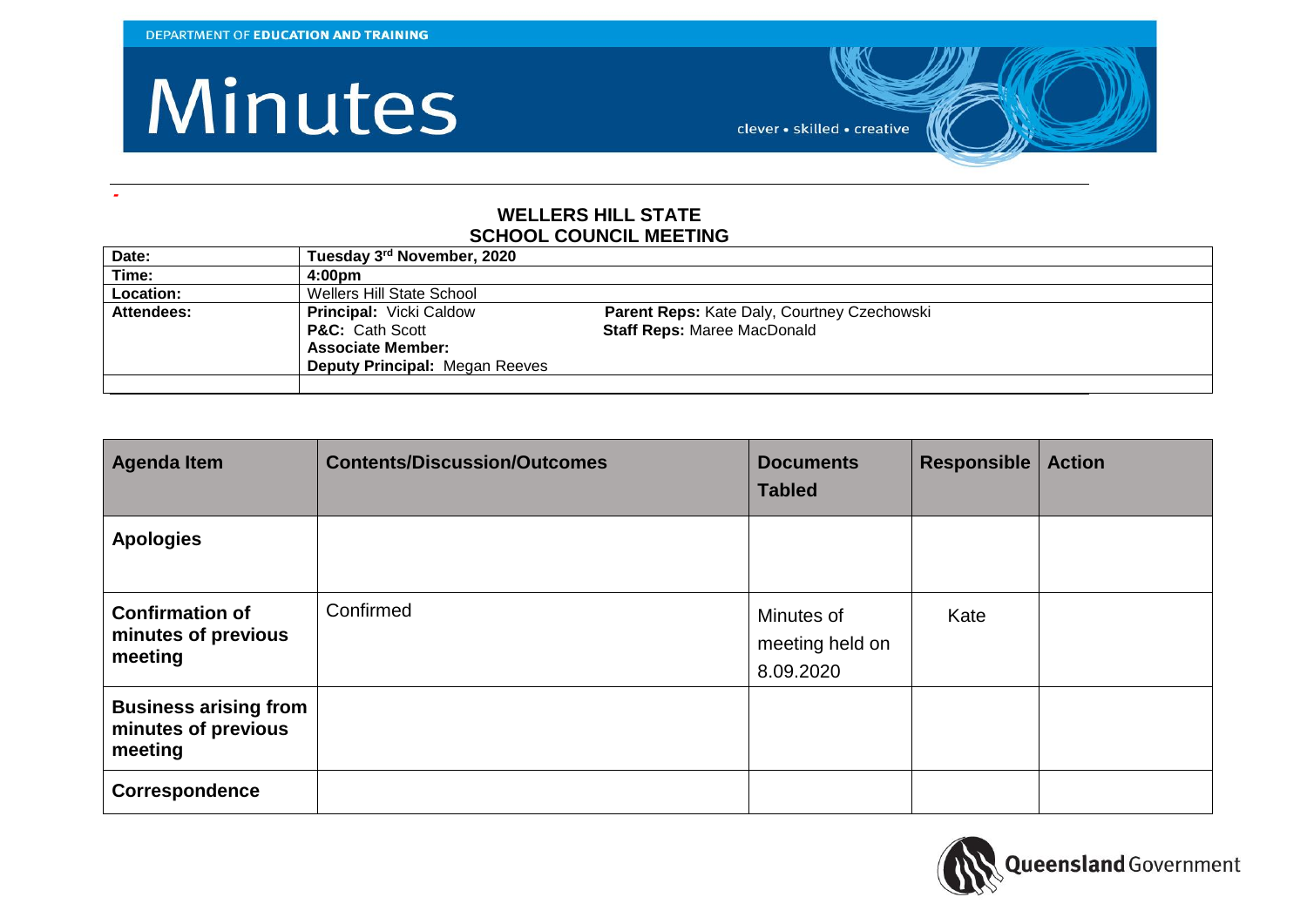# Minutes

clever · skilled · creative

| <b>Business arising from</b><br>the correspondence |                                                                                                                                                                                                                                                                                                                                                                                                                         |                                                   |                       |                                                                                                                                                                       |
|----------------------------------------------------|-------------------------------------------------------------------------------------------------------------------------------------------------------------------------------------------------------------------------------------------------------------------------------------------------------------------------------------------------------------------------------------------------------------------------|---------------------------------------------------|-----------------------|-----------------------------------------------------------------------------------------------------------------------------------------------------------------------|
| <b>Reports</b>                                     |                                                                                                                                                                                                                                                                                                                                                                                                                         |                                                   |                       |                                                                                                                                                                       |
| <b>Motions on notice</b>                           |                                                                                                                                                                                                                                                                                                                                                                                                                         |                                                   |                       |                                                                                                                                                                       |
| <b>General business</b>                            | 2021: enrolment data, staffing<br>- Options for staffing (3 versions) and the cost<br>involved<br><b>Budget update</b><br>- Not in the red<br>- Extra money (\$50k) is already allocated for NCT<br><b>Transitions: prep to Year 1</b><br>- Lots of positive feedback<br>- Videos have been successful<br><b>BYOD</b><br>- Video on how it is used by teachers<br>- Positive feedback about video<br>- Signed agreement | Three versions of<br>possible staffing<br>options | <b>Vicki</b><br>Megan | Resubmit<br>application to P&C<br>for funds to cover<br>extra teachers and<br>teacher aides<br>Megan to include<br>Cath and Kate on<br>mailing list to see<br>videos. |
|                                                    |                                                                                                                                                                                                                                                                                                                                                                                                                         |                                                   |                       |                                                                                                                                                                       |

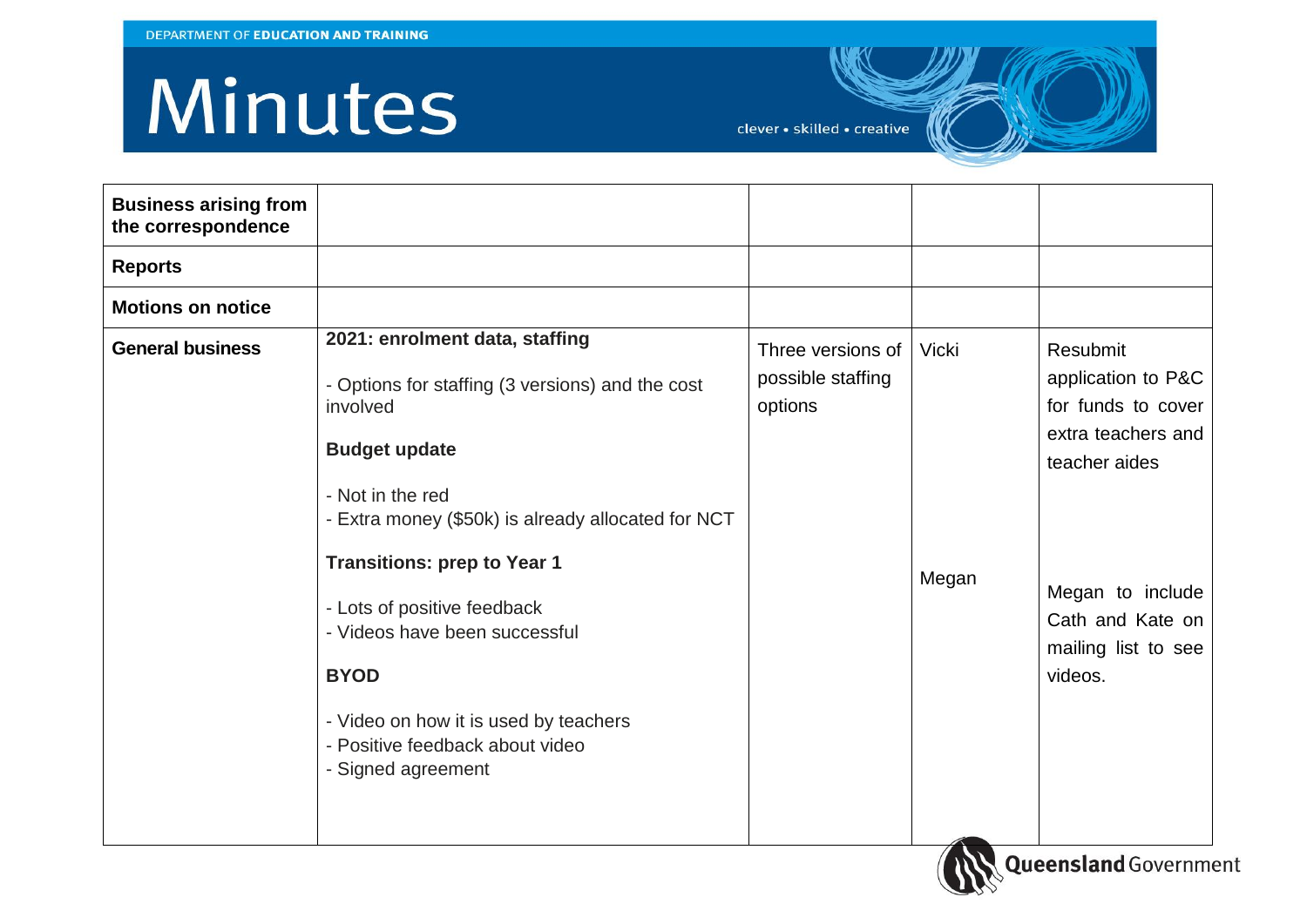# Minutes

clever • skilled • creative

| School council's effectiveness - review                                                                                                                                | Kate         |                              |  |
|------------------------------------------------------------------------------------------------------------------------------------------------------------------------|--------------|------------------------------|--|
| - Impact of P&C on effectiveness of our role                                                                                                                           |              |                              |  |
| - Unique position in having to advocate to P&C for<br>such large levels of funding                                                                                     |              |                              |  |
| - Admin appreciate the feedback of School<br>Council for school policy documents which have<br>been produced as well as feedback related to<br>school's strategic plan |              |                              |  |
| - Discussion of homework policy – take to<br>consultation with community                                                                                               |              |                              |  |
| <b>Membership current</b>                                                                                                                                              | <b>Vicki</b> |                              |  |
| - Need to nominate a new teacher rep on School<br>Council                                                                                                              |              |                              |  |
| - Vicki is going to propose that the current School<br>Council continues until end of 2021 (extension of<br>time)                                                      |              |                              |  |
| <b>School opinion surveys</b>                                                                                                                                          | <b>Vicki</b> |                              |  |
| - Last survey was a pulse check (anyone could<br>have done it) therefore data is unreliable                                                                            |              |                              |  |
|                                                                                                                                                                        |              | <b>Queensland</b> Government |  |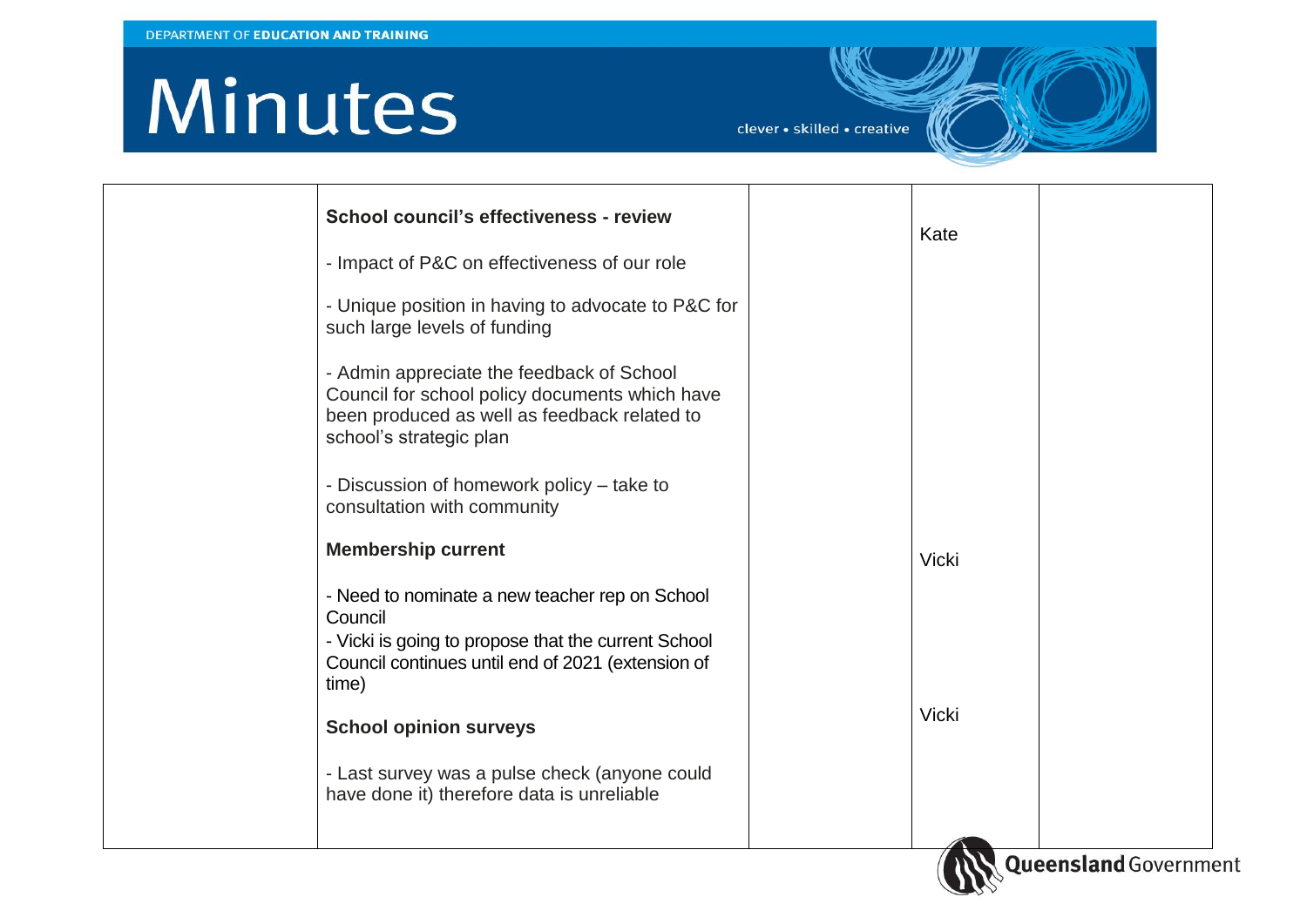## Minutes

clever · skilled · creative

| <b>Endorse school policy documents</b><br>- The following documents are endorsed: Parent<br>Rep; dress code; sun safe; music (Kate and<br>MSG); parent handbook |  |                                            |
|-----------------------------------------------------------------------------------------------------------------------------------------------------------------|--|--------------------------------------------|
| - Brain break and inclusion yet to be endorsed<br>(Chris)                                                                                                       |  | Kate<br>to contact<br>Chris about<br>his   |
| - Vicki will send out code of student behaviour                                                                                                                 |  | endorsement;<br>Cath to also look<br>at it |
|                                                                                                                                                                 |  |                                            |
|                                                                                                                                                                 |  |                                            |
|                                                                                                                                                                 |  |                                            |
|                                                                                                                                                                 |  |                                            |